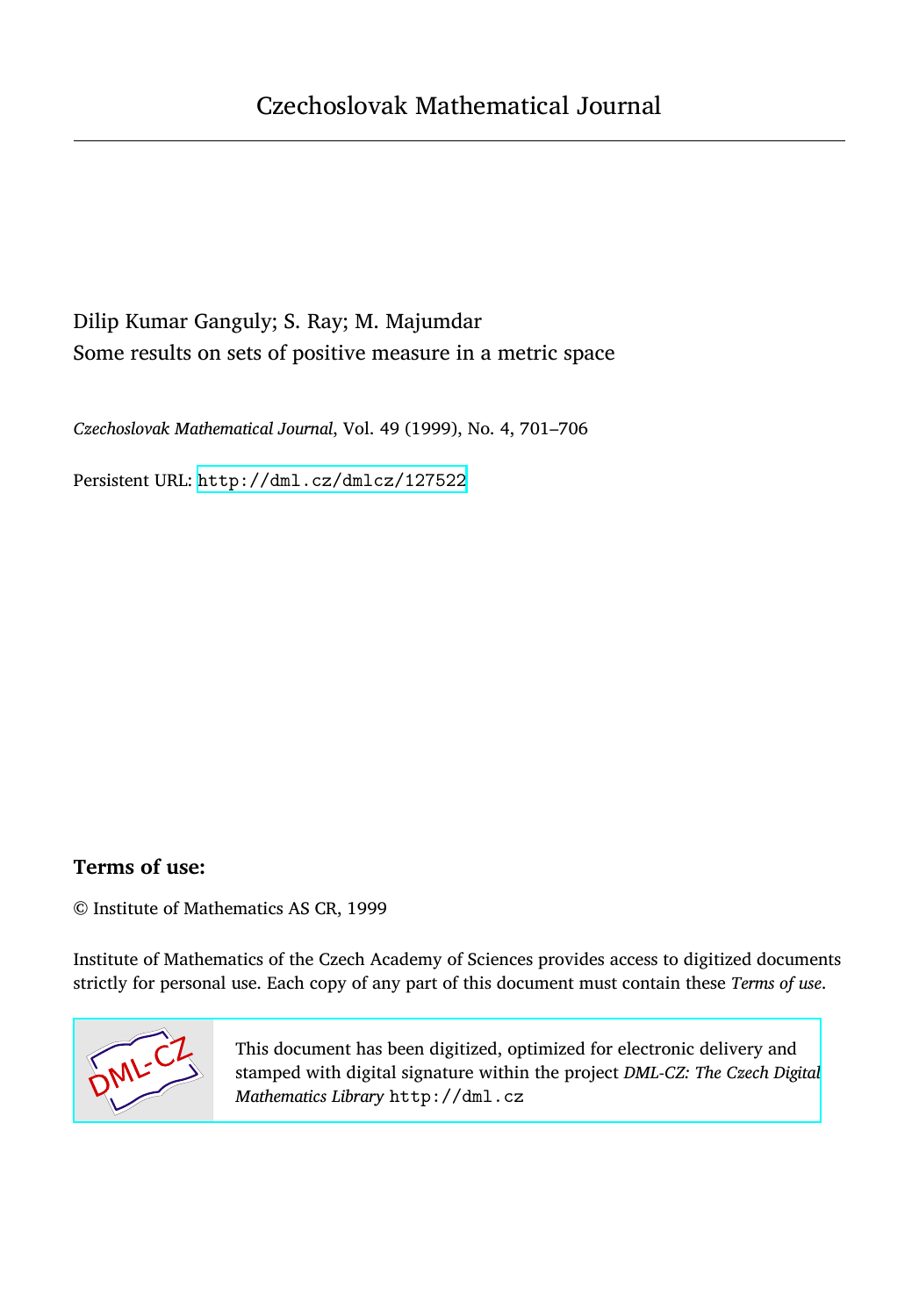## SOME RESULTS ON SETS OF POSITIVE MEASURE IN A METRIC SPACE

D. K. Ganguly, S. Ray and M. Majumdar, Calcutta

(Received May 3, 1996)

#### **INTRODUCTION**

H. Steinhaus [7] proved that if A is a measurable subset of the real line R with positive Lebesgue measure, then the distance set of  $A$ , i.e.  $D(A) = \{ |x-y| : x, y \in A \}$ contains an interval of the form  $(o, h)$  for a certain value of h. Many papers are devoted to the study of the set  $D(A)$  for various A.

If  $(E, \rho)$  is a metric space with a linear measure  $\mu$  defined on E, then the following property is referred to as the Steinhaus property for distance sets:

If A is a measurable subset of E with a positive measure, then  $D(A) = \{o(x, y):$  $x, y \in A$  contains an interval with the origin as its end point.

A simple curve  $C \subset E$  is the image of a continuous injective mapping  $f : [0, 1] \to E$ and if  $\mu(C)$  is finite, then C is called a simple rectifiable curve. Also, since [0, 1] is compact and  $(C, \rho)$  is Hausdorff, the surjective restriction of  $f : [0, 1] \rightarrow C$  is a homeomorphism.

Besicovitch and Taylor [1] showed that the Steinhaus property does not hold, in general, for all simple rectifiable curves. E. Boardman [2] proved that under certain conditions on the metric space  $(E,\rho)$  all simple rectifiable curves in E have the Steinhaus property for distance sets.

M.S. Ruziewicz [6] proved the following theorem:

**Theorem.** Let  $A \subset R$  be a set of positive Lebesgue measure. For any set of m positive numbers  $k_1, k_2, \ldots, k_m$  there exist a positive number d and  $(m + 1)$  points  $x_1 < x_2 < \ldots < x_{m+1}$  of the set A such that  $x_{i+1} - x_i = k_i d \ (i = 1, 2, \ldots, m)$ .

In this note we prove a result similar to that of Ruziewicz for a subset with positive linear measure of a simple rectifiable curve in a metric space and also some other results related to sets of positive measure in a metric space.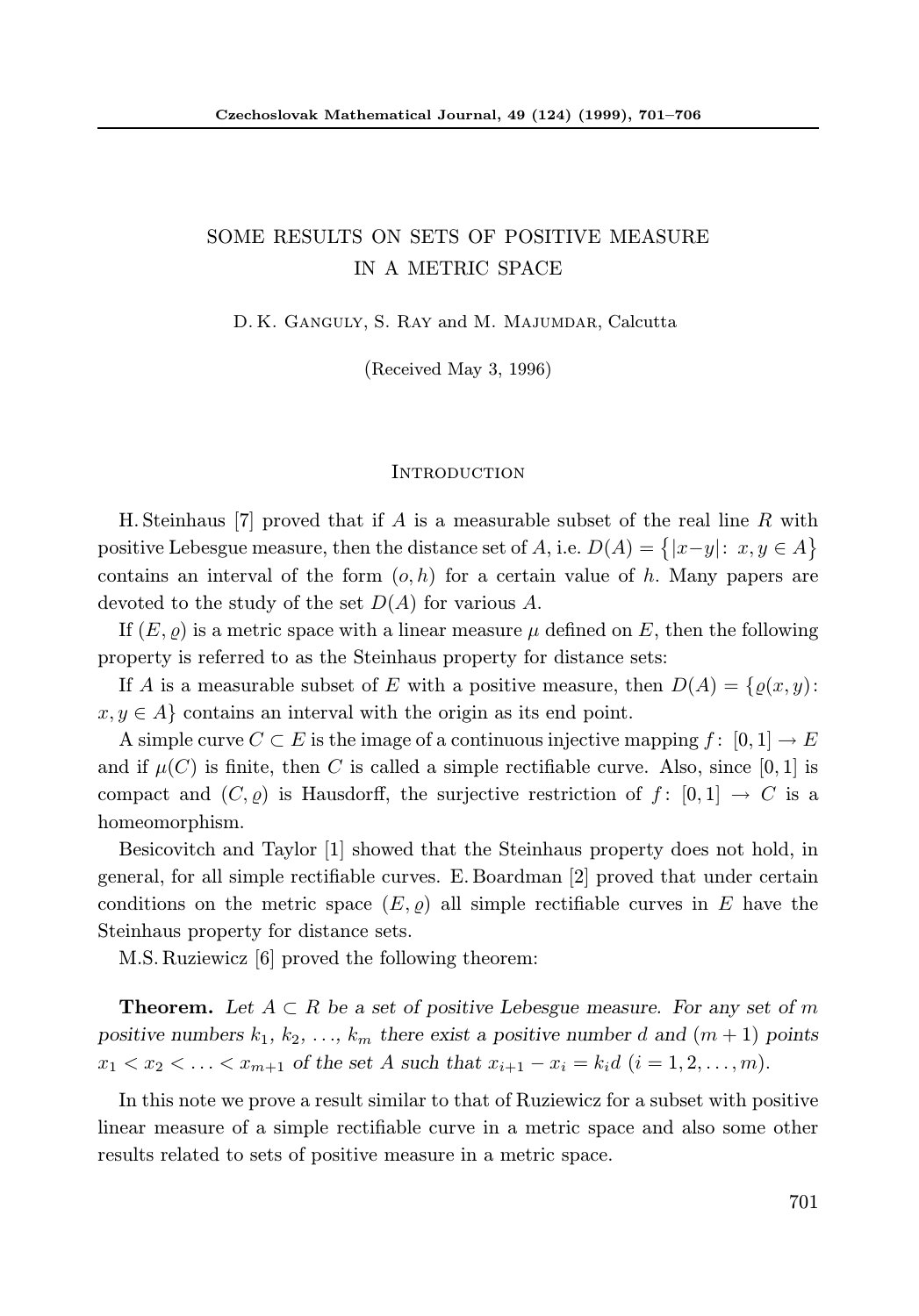#### **PRELIMINARIES**

Let  $(E,\rho)$  be a metric space. For a set  $A\subset E$ , let

$$
\Lambda^*(A) = \sup_{\delta > 0} \left[ \inf \left\{ \sum_{i=1}^{\infty} d(A_i) \colon A_i \subset E, d(A_i) < \delta \quad \text{and} \quad \bigcup_{i=1}^{\infty} A_i \supset A \right\} \right],
$$

where  $d(A_i)$  stands for the diameter of  $A_i$ . Then  $\Lambda^*$  is a metric outer measure and the restriction of  $\Lambda^*$  to the measurable sets is known as the linear measure  $\Lambda$ . With respect to the outer measure all Borel sets are measurable.

The mapping f induces a linear ordering on the curve C such that for  $x, y \in C$ ,  $x < y$  if and only if  $f^{-1}(x) < f^{-1}(y)$ .

If a,  $b \in C$  and  $a < b$ , the subarc  $\langle a, b \rangle$  of C is defined by  $\langle a, b \rangle = \{c \in C$ :  $a \leq c \leq b$ . For a subarc  $\langle a, b \rangle$  of C, we see that  $\Lambda(\langle a, b \rangle) = l(\langle a, b \rangle)$  where  $l(\langle a, b \rangle)$ denotes the length of the arc  $\langle a, b \rangle$  defined by  $l(\langle a, b \rangle) = \sup \left\{ \sum_{i=1}^{n} a_i, b_i \in A \right\}$  $\sum_{r=1}^{n} \varrho(x_{r-1}, x_r)$  where the supremum is taken over all finite subdivisions  $\{x_0, x_1, \ldots, x_n\}$  of  $\langle a, b \rangle$  with  $a = x_0 < x_1 < \ldots < x_n = b$ .

It may be verified that  $\Lambda$  is continuous in the sense that if  $b \in C$ ,  $a_n \in C$ ,  $a_n < a_{n+1} < b$  and  $\lim \rho(a_n, b) = 0$ , then

(1) 
$$
\lim_{n \to \infty} \Lambda(\langle a_n, b \rangle) = 0.
$$

Now we present some definitions which may be readily seen in Boardman [2] and Lahiri [3].

**Definition 1.** Let  $B \subset C$  and  $r > 0$ . Then  $B(r) = \{z \in C : \exists u \in B \text{ such }$ that  $u < z$  and  $\rho(u, z) = r$  and  $B(-r) = \{z \in C : \exists u \in B \text{ such that } z < u \text{ and } z \leq u\}$  $\rho(u,z) = r$ .

**Definition 2.** A simple rectifiable curve C is said to satisfy the condition  $(A)$ , if there exist real numbers  $c > 0$  and  $d_0 > 0$  such that for each subset  $B \subset C$ ,  $0 < r < d_0$  implies  $d(B) \geq c \big[ d\big(B(-r)\big)\big].$ 

**Definition 3.** Let  $G$  be a family of all linearly measurable subsets of  $C$  and let  $A_r \in G$ ,  $r = 1, 2, \ldots$  If there exists a set  $A \in G$  such that  $\Lambda[A_r \Delta A] \to 0$  as  $r \to \infty$ , then the sequence of sets  $\{A_r\}$  is said to converge to the set A in G where the symbol  $\Delta$  stands for the symmetric difference (Lahiri, 1981).

**Theorem 1.1.** Let C be a simple rectifiable curve in a metric space  $(E, \varrho)$  satisfying the condition (A). If S is a linearly measurable subset of C with  $\Lambda(S) > 0$ and  $\alpha_1, \alpha_2, \ldots, \alpha_m$  is any set of m positive real numbers then there exists an open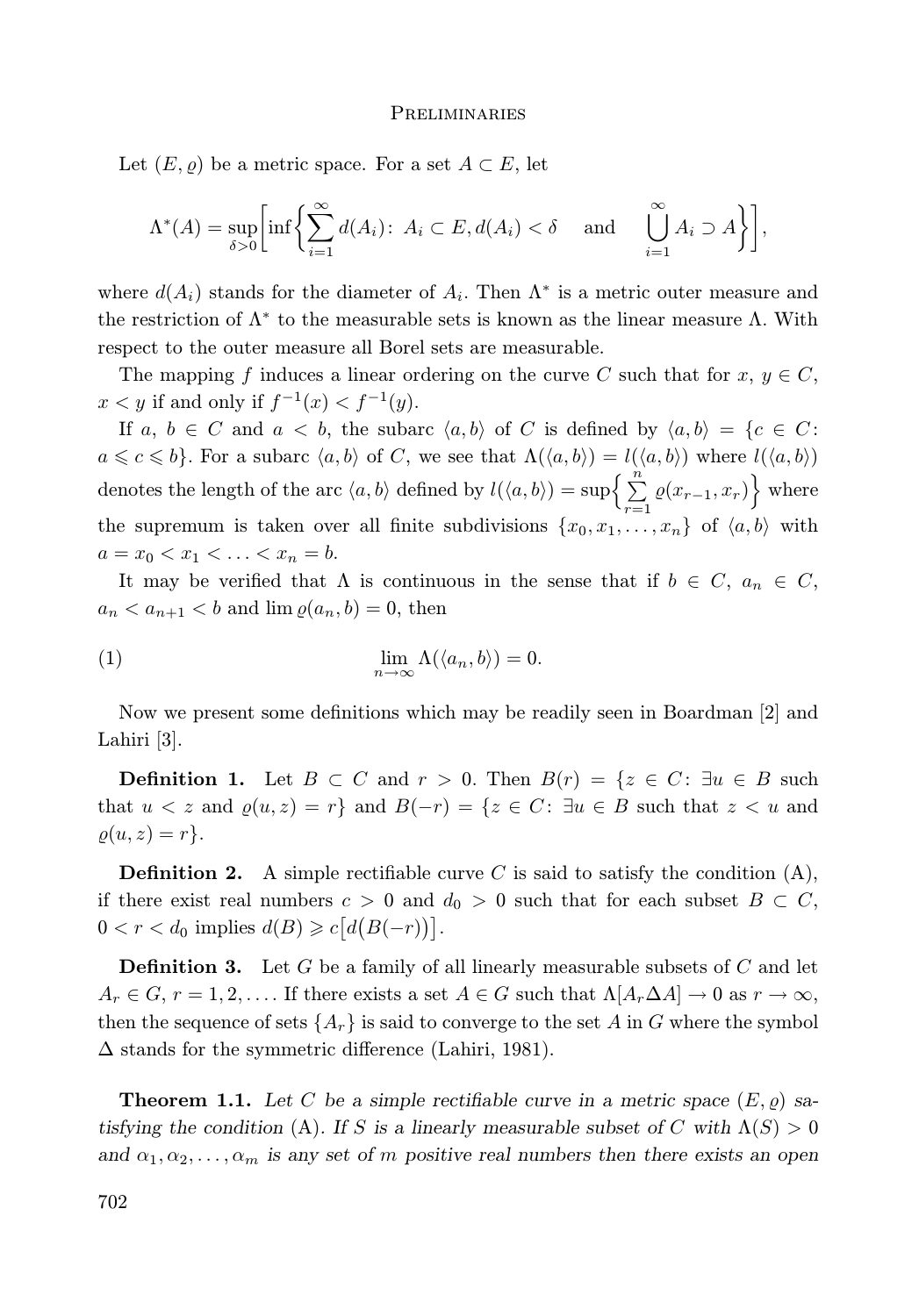interval  $(0, \delta)$  such that to any  $x \in (0, \delta)$  there correspond  $(m + 1)$  points  $a_0(x)$  $a_1(x) < \ldots < a_m(x)$  of the set S for which  $\varrho(a_{i-1}(x), a_i(x)) = \alpha_i x$   $(i = 1, 2, \ldots, m)$ .

P r o o f. Let C be determined by  $f: [0,1] \to C \subset E$  and let  $\Lambda(C) < \infty$ . Then by (1) we assume that dist  $(f(1), S) > 0$ . Since S is measurable and C is rectifiable there exists a compact set K and an open set G such that  $K \subset S \subset G \subset C$ ,  $f(1) \in C \setminus G$ and  $\Lambda(K) > \frac{1}{c}\Lambda(G \setminus K)$ , which may be deduced from Theorem 13.5 of Munroe [4] as indicated by Boardman [2]. Let  $\delta'$  be such that  $\Lambda(K) - \delta' > \frac{1}{c}\Lambda(G \setminus K)$ . By the definition of  $\Lambda(K)$  there exists  $\varepsilon_0 > 0$  such that for all  $\varepsilon'$  with  $0 < \varepsilon' < \varepsilon_0$ , all covers  ${A_i}_{i=1}^{\infty}$  of K with  $d(A_i) < \varepsilon'$  have the property

(2) 
$$
\sum_{i=1}^{\infty} d(A_i) \geq \Lambda(K) - \delta' > \frac{1}{c} \Lambda(G \setminus K).
$$

Since the curve  $C$  satisfies condition  $(A)$ , hence by Definition 2 there are positive real numbers c,  $d_0$  such that for each subset  $B \subset C$ ,  $0 < r < d_0 \Rightarrow d(B) \ge$  $c[d(B(-r))]$ . Let  $\alpha = \max(\alpha_1, \alpha_2, \dots, \alpha_m)$  and  $d_1 = \text{dist}(K, C \setminus G)$  so that  $d_1 > 0$ . Also let  $\eta_1 = \min\{d_0, d_1, \varepsilon_0/3\}$ . If we put  $\delta_1 = \eta_{1/\alpha}$ , then for any  $x \in (0, \delta_1)$  we have  $0 < \alpha x < \eta_1$ . Then we have  $0 < h_1 < \eta_1 \leq d_1$  where  $h_1 = \alpha_1 x$ . So,

$$
(3) \t K(h_1) \subset G.
$$

First we show that  $S \cap S(h_1) \neq \emptyset$ .

Let  $\varepsilon$  be any number satisfying  $0 < \varepsilon < \varepsilon_{0/3}$  and let  $B_i' \subset C$   $(i = 1, 2, ...)$  be such that  $d(B_i') < \varepsilon$  and

(4) 
$$
K(h_1) \subset \bigcup_{i=1}^{\infty} B'_i.
$$

As  $f(1) \in C \setminus G$  and  $h_1 < d_1$ , so if  $u_1 \in K$ , then  $\varrho(f(1), u_1) > h_1$ . Also, since  $\langle u_1, f(1) \rangle$  is connected there exists  $z_1 \in C$  such that  $u_1 < z_1$  and  $\varrho(u_1, z_1) = h_1$ . This implies that  $u_1 \in B'_m(-h_1)$  for some m. Hence

(5) 
$$
K \subset \bigcup_{i=1}^{\infty} B'_i(-h_1).
$$

If  $s(x)$ ,  $t(x) \in B'_{i}(-h_1)$ , then there exist  $p, q \in B'_{i}$  such that  $\varrho(p, s(x)) = h_1$ and  $\varrho(q,t(x)) = h_1$ . Therefore  $\varrho(s(x),t(x)) \leq 2h_1 + d(B_i') < \frac{2\varepsilon_0}{3} + \frac{\varepsilon_0}{3} = \varepsilon_0$ . Thus  $d(B_i'(-h_1)) < \varepsilon_0$  and by (2),

$$
\sum_{i=1}^{\infty} d(B_i'(-h_1)) \ge \Lambda(K) - \delta' > \frac{1}{c}\Lambda(G \setminus K).
$$

703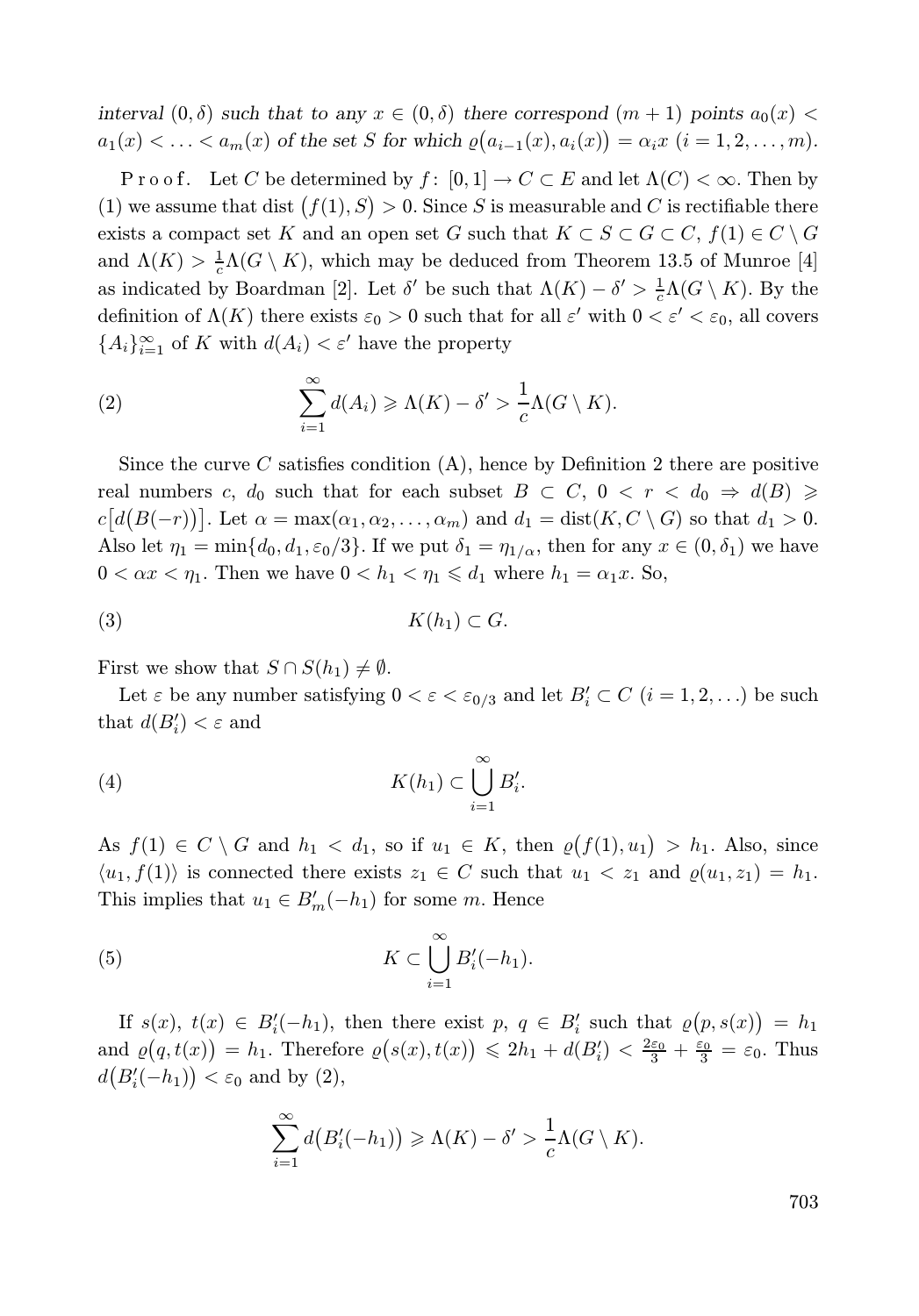Since  $h_1 < d_0$ , we have by the property (A)

$$
\sum_{i=1}^{\infty} d(B'_i) \geqslant c \sum_{i=1}^{\infty} d\big(B'_i(-h_1)\big) \geqslant c\big(\Lambda(K)-\delta'\big) > \Lambda(G\setminus K).
$$

It follows from (4) that

(6) 
$$
\Lambda(K(h_1)) \geqslant c(\Lambda(K)-\delta') > \Lambda(G\setminus K).
$$

If  $X = K \cap K(h_1)$ , then  $X = G \setminus [(G \setminus K) \cup (G \setminus K(h_1))]$ . So

$$
\Lambda(X) \geq \Lambda(G) - \Big[\Lambda(G \setminus K) + \Lambda(G \setminus K(h_1))\Big] \\ > \Lambda(G) - \Big[\Lambda(K(h_1)) + \Lambda(G) - \Lambda(K(h_1))\Big] = 0.
$$

Therefore  $\Lambda[K \cap K(h_1)] > 0$ . Since  $K \subset S$ ,  $K(h_1) \subset S(h_1)$  for  $h_1 \in (0, \eta_1)$ , hence  $\Lambda(S \cap S(h_1)) > 0$  and so  $S \cap S(h_1)$  is non-empty.

Let  $S \cap S(h_1) = S_1$ . Since  $S_1$  is a set of positive measure and  $S_1 \subset S$ , we can show in a similar manner that there exist an  $\eta_2$  and a  $\delta_2 = \eta_{2/\alpha}$  such that for any  $x \in (0, \delta_2)$  we can select a positive number  $h_2(=\alpha_2 x) \in (0, \eta_2)$  with the property that  $\Lambda[S_1 \cap S_1(h_2)] > 0$ , i.e.  $S_1 \cap S_1(h_2) \neq \emptyset$ .

Proceeding in this way, after a finite number of steps we obtain an  $\eta_m > 0$  and a set  $S_{m-1} \subset S$  such that for any  $x \in (0, \delta_m)(\delta_m = \eta_{m/\alpha})$  we can select a positive number  $h_m(=\alpha_mx)\in(0,\eta_m)$  such that  $\Lambda[S_{m-1}\cap S_{m-1}(h_m)]>0$ , i.e.  $S_{m-1}\cap S_{m-1}(h_m)\neq\emptyset$ . Therefore, in general,  $S_{i-1} \cap S_{i-1}(h_i) \neq \emptyset$   $(i = 1, 2, ..., m)$  where  $S_0 = S$ .

Let  $\delta = \min(\delta_1, \delta_2, \ldots, \delta_m)$ . Then for every  $x \in (0, \delta)$  there exists  $a_i(x) \in S_{i-1} \cap$  $S_{i-1}(h_i)$ . Then there exists  $a_{i-1}(x) \in S_{i-1}$  such that  $a_{i-1}(x) < a_i(x)$  for which  $\varrho(a_i(x), a_{i-1}(x)) = h_i = \alpha_i x \ (i = 1, 2, \ldots, m).$ 

Thus for every  $x \in (0, \delta)$  there exist  $m + 1$  points  $a_0(x) < a_1(x) < \ldots < a_m(x)$  of e set S such that  $o(a_{i-1}(x), a_i(x)) = \alpha_i x$   $(i = 1, 2, \ldots, m)$ . the set S such that  $\varrho(a_{i-1}(x), a_i(x)) = \alpha_i x$   $(i = 1, 2, ..., m)$ .

**Corollary.** Let  $S$  be a measurable subset of positive measure of a simple rectifiable curve satisfying the property (A) in a metric space  $(E,\varrho)$  and let  $\alpha_1,\alpha_2,\ldots,\alpha_m$  be any system of m positive real numbers. Then there exists an open interval  $(0, \delta)$ such that for any  $x \in (0, \delta)$  there are points  $a_0(x), a_1(x), \ldots, a_m(x)$  in S with the property

$$
x = \frac{\varrho(a_1(x), a_0(x))}{\alpha_1} = \frac{\varrho(a_2(x), a_0(x))}{\alpha_2} = \ldots = \frac{\varrho(a_m(x), a_0(x))}{\alpha_m}
$$

.

704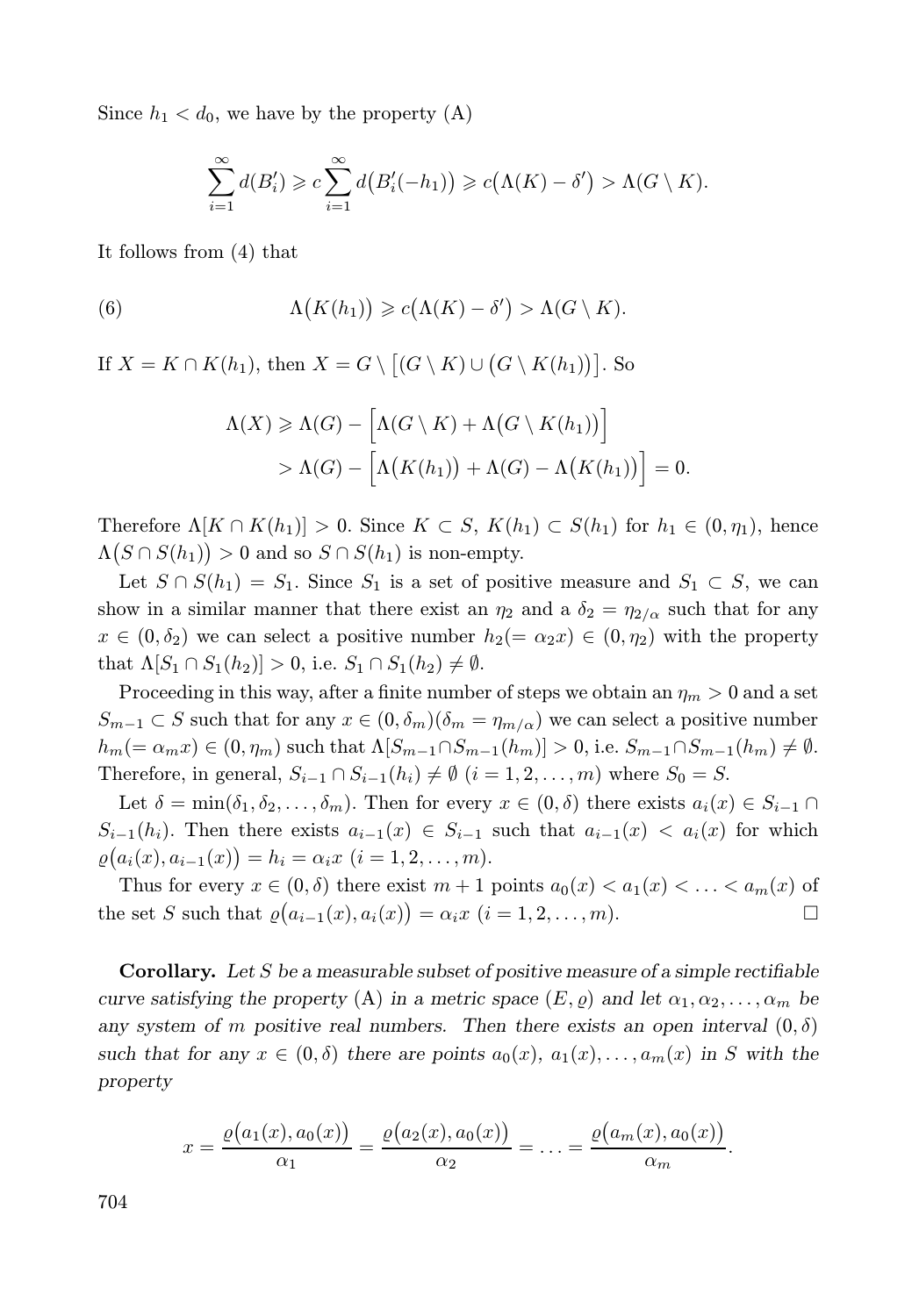Proof. We have established that

$$
S_1 \cap S_1(h_2) = S \cap S(h_1) \cap S_1(h_2) \subset S \cap S(h_1) \cap S(h_2).
$$

Proceeding in this way, after a finite number of steps we obtain a positive number  $h_m = (\alpha_m x)$  and a set  $S_{m-1}(\subset S)$  such that  $\Lambda(S_{m-1} \cap S_{m-1}(h_m)) > 0$  and also

$$
S_{m-1} \cap S_{m-1}(h_m) = S \cap S(h_1) \cap S_1(h_2) \cap \ldots \cap S_{m-1}(h_m)
$$
  

$$
\subset S \cap S(h_1) \cap S(h_2) \cap \ldots \cap S(h_m).
$$

Hence the set  $S \cap S(h_1) \cap S(h_2) \cap \ldots \cap S(h_m)$  is of positive measure. Thus for every  $x \in (0, \delta)$  there exist  $a_0(x) \in S$  and  $a_i(x) \in S$   $(i = 1, 2, ..., m)$  such that  $\varrho(a_i(x), a_0(x)) = h_i = \alpha_i x$ , i.e.

$$
x = \frac{\varrho(a_1(x), a_0(x))}{\alpha_1} = \frac{\varrho(a_2(x), a_0(x))}{\alpha_2} = \ldots = \frac{\varrho(a_m(x), a_0(x))}{\alpha_m}.
$$

**Theorem 1.2.** Let C be a simple rectifiable curve in a metric space  $(E, \rho)$  satisfying the condition (A) and let S be a linearly measurable subset of C with  $\Lambda(S) > 0$ . If  $\{r_n\}$  is a sequence of positive real numbers converging to zero, then the set of points belonging to S for which for infinitely many n there exists  $u_n \in S$  such that  $\rho(x, u_n) = r_n$ , is a set of positive measure.

P r o o f. When proving Theorem 1.1 we have shown that there exists  $\eta$ (> 0) such that for any  $r(0 < r < \eta)$ ,  $\Lambda(S \cap S(r)) > 0$ . Let  $C_n = S \cap S(r_n)$ . Since  $r_n \to 0$ , there exists a positive integer  $N_0$  such that  $0 < r_n < \eta$  for  $n \ge N_0$  and hence  $\Lambda(C_n) > 0$ whenever  $n \geq N_0$ . Let B be the set of all those points x in S for which there exist infinitely many  $u_n \in S$  such that  $\varrho(x, u_n) = r_n$ . Then  $B = \bigcap_{n=0}^{\infty}$  $N=1$ ∞<br>I J  $\bigcup_{n=N}^{\infty} C_n = \bigcap_{N=1}^{\infty}$  $\bigcap_{N=1} D_N$ where  $D_N = \bigcup_{i=1}^{\infty}$  $\bigcup_{n=N} C_n$ . Here  $\Lambda(D_N) \geq \Lambda(C_N) > 0$  for  $N \geq N_0$ , while each set of the decreasing sequence  $\{D_N\}$  is a subset of the set S. As the Hausdorff measure is regular,  $\Lambda(B) = \lim_{N \to \infty} \Lambda(D_N)$  [5]. It follows that  $\Lambda(B) > 0$ .

**Theorem 1.3.** Let C be a simple rectifiable curve in a metric space  $(E, o)$  satisfying the condition (A) for  $c > 1$ . Suppose K is a compact subset of C with  $\Lambda(K) > 0$ . If  ${r_n}$  is a sequence of positive real numbers converging to zero, then  $K(r_n) \to K$ in G.

In order to prove the theorem we require a lemma.

**Lemma.** If  $A_r \to A$  as  $r \to \infty$ , where  $A_r$ ,  $A \in G$ , then  $\Lambda(A_r) \to \Lambda(A)$  in G.

The  $p \mod{p}$  of the lemma is easy and omitted.